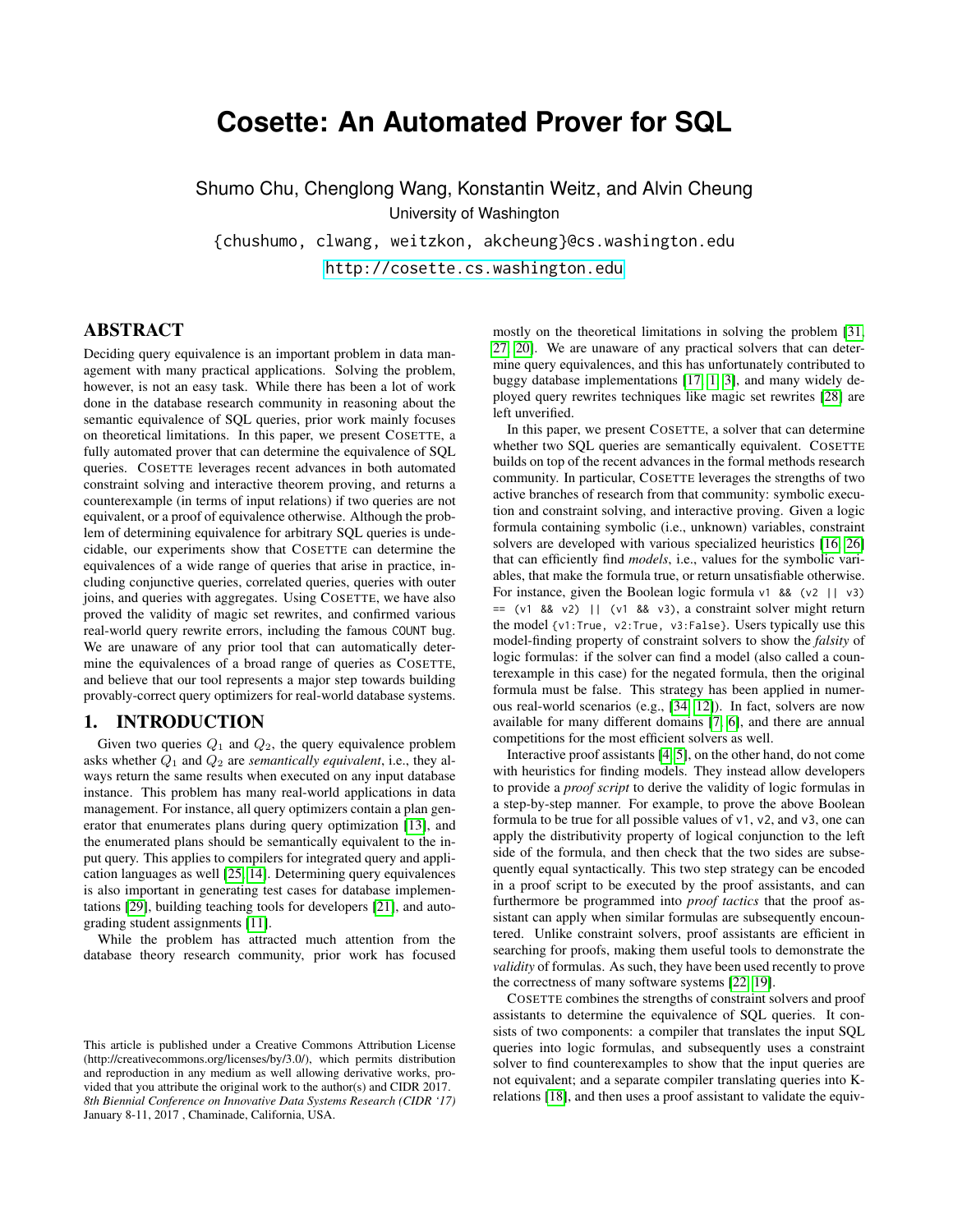alence of the two queries. The encoding of SQL to logic formulas allows us find counter examples of inequivalent SQL queries by constraint solvers. On the other hand, the encoding of SQL to K-Relations, where each relation is represented as mathematical function that takes as input a tuple and returns its multiplicity, allows proof assistants to easily search for machine checkable proofs of equivalence. As we will see, this unique combination of proving techniques enables COSETTE to efficiently determine the equivalence SQL queries.

In general, the query equivalence problem for arbitrary SQL queries is undecidable.<sup>[1](#page-1-0)</sup> So an automated proof system for SQL will never be complete. However, our experiments show that COSETTE can already determine equivalence for a wide variety of real-world queries.

In summary, this paper makes the following contributions:

- 1. We develop COSETTE, a fully automated solver for SQL. COSETTE leverages proof assistants to identify semantically equivalent queries, and constraint solvers to determine queries that are inequivalent. To our knowledge COSETTE is the first such solver for SQL queries.
- 2. COSETTE comes with a number of optimizations to make solving efficient. In particular, our data model enables generation of constraints that are easy to solve, and we also developed a number of proof tactics to speed up proof search. As we will explain, the design of COSETTE enables the two components in COSETTE to complement each other to improve solving efficiency. And, besides providing a fully automated mode to decide on query equivalence, COSETTE also allows developers to interact with the tool by providing their own proofs using a library of lemmas that is provided by COSETTE.
- 3. We have implemented a prototype of COSETTE, and our experiments show that COSETTE can formally verify many well-known SQL rewrite rules, including those based on relational algebra, conjunctive queries, and magic set rewrites. In addition, it can disprove various query equivalences, including the well-known COUNT bug, along with other realworld optimizer bugs in Postgres and Oracle.

In the rest of this paper, we first describe the overall architecture of COSETTE in Section [2.](#page-1-1) Section [3](#page-1-2) then describes how COSETTE translates the input queries into constraints, and Section [4](#page-3-0) discusses the use of proof assistant in showing the validity of two queries, followed by its interactive aspects in Section [5.](#page-4-0) We report our experiment results using both textbook and real-world queries in Section [6,](#page-4-1) and discuss related work in Section [7.](#page-5-0)

#### <span id="page-1-1"></span>2. OVERVIEW

Figure [1](#page-1-3) shows the architecture of COSETTE. COSETTE takes in two SQL queries and returns either "equivalent," "inequivalent," or "unknown." Besides the input queries, users can provide the actual contents of the relations that the queries are executed on. If the contents of all involved relations are provided, then determining the equivalence of the two queries reduces to executing them and checking if their result sets are the same. Otherwise, for the *symbolic relations*, i.e., relations that are queried but whose contents are not provided, COSETTE assumes that they can range over any



<span id="page-1-3"></span>Figure 1: COSETTE architecture, where texts and arrows in blue indicate user interactions.

valid schemas and values. The goal of COSETTE then is to check whether the input queries are equivalent when executed on all possible relations. To infer the schemas for the symbolic relations, COSETTE scans the input queries for the attributes that are referenced. For example, if Emp is a symbolic relation, and one of the queries contains the predicate Emp.age > 21, then COSETTE will infer that Emp contains at least the integer attribute age. COSETTE assumes that symbolic relations with different names are distinct. Furthermore, predicates can be symbolic as well, meaning that they represent any Boolean functions that take tuples as input. As we will see in Section [4,](#page-3-0) this is useful for checking the equivalences of query rewrite rules that are part of query optimizers, where such rules are often expressed over arbitrary predicates.

COSETTE passes the input queries to the two compilation toolchain as discussed in Section [1.](#page-0-0) On the one hand, the *constraints generator* translates the input queries into constraints. This involves bounding the size of each symbolic relation and determining its schema. The compiler then uses fresh symbolic variables to represent each of the tuples in the symbolic relations, and translates the semantics of the input queries into constraints over the symbolic variables. The generated constraints are sent to a constraints solver. If the solver returns a counterexample, then the input queries are proven to be inequivalent, and the counterexample is returned to the user.

On the other hand, if the constraint solver cannot find a counterexample, COSETTE will then forward the queries to the *uninomial generator*. The generator compiles the symbolic relations to K-relations, which are mathematical functions that return the multiplicity of a given tuple, and translates the queries into algebraic expressions over K-relations called UniNomials. The UniNomials are sent to the proof assistant to look for an equivalence proof. If the proof assistant fails to show their equivalence, it then interacts with the constraints solver and the user to solicit a proof, as we will explain in Section [5.](#page-4-0)

We next describe the constraints and uninomial generators in detail, followed by evaluations using COSETTE.

## <span id="page-1-2"></span>3. FINDING COUNTEREXAMPLES WITH CONSTRAINT SOLVER

In this section we describe how COSETTE translates input queries into constraints using symbolic execution, with the generated constraints sent to a constraints solver in search of counterexamples. If found, the input queries are proven to be inequivalent, and the counterexamples are returned to the user as evidence.

<span id="page-1-0"></span><sup>&</sup>lt;sup>1</sup>This follows from Trakthenbrot's theorem [\[31,](#page-6-6) [23\]](#page-6-24), which states that given a sentence in first order logic  $\varphi$ , checking if  $\varphi$  has a finite model is undecidable. We can reduce query equivalence to this problem by defining  $Q_1$ to be a query that checks if  $\varphi$  is satisfiable and returns the empty set if  $\varphi$  is false, or returns a non-empty set otherwise, and defining  $Q_2$  to be the query that always returns the empty set (as above). This is equivalent to deciding if  $Q_1$  is equivalent to  $Q_2$ .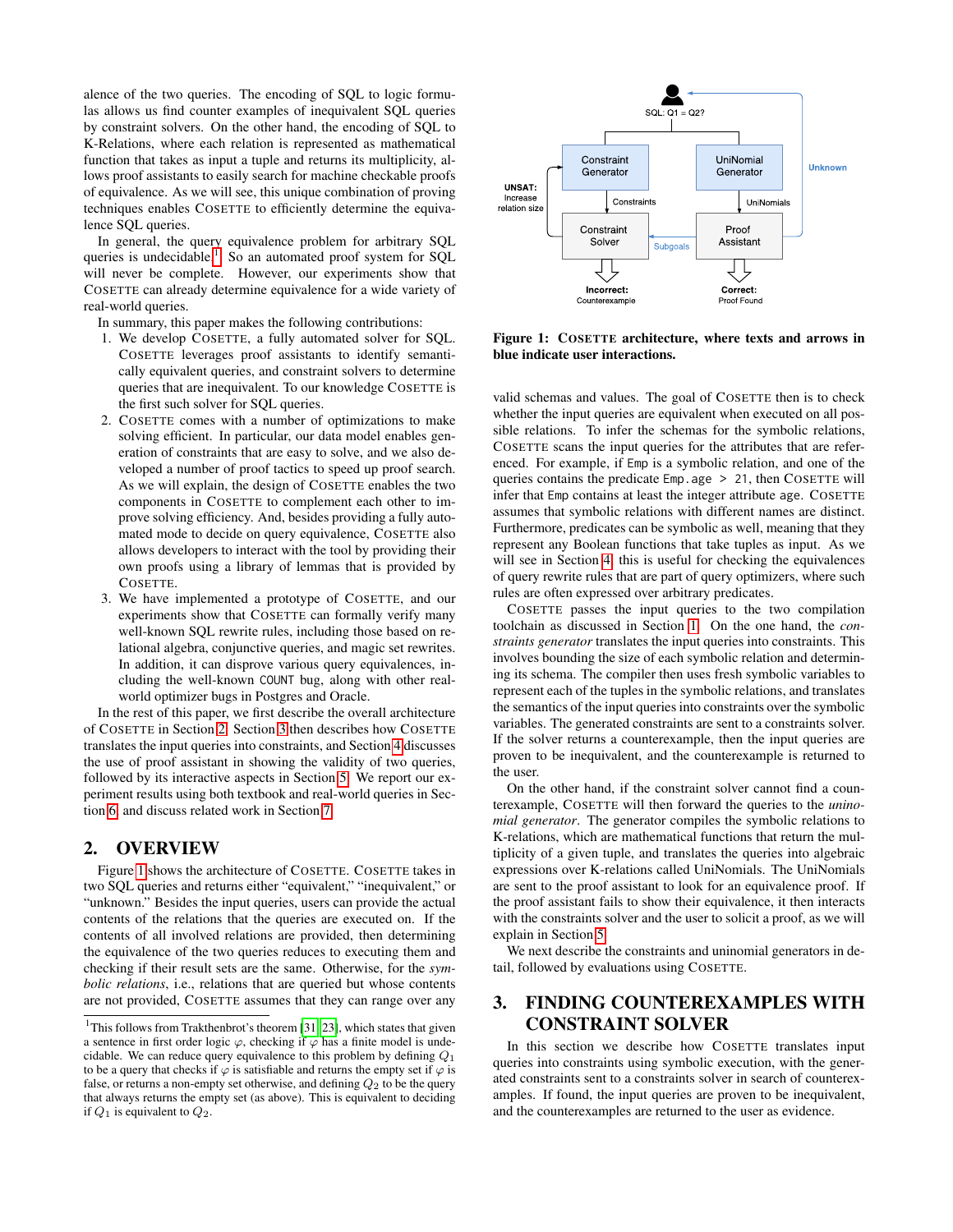

<span id="page-2-1"></span>Figure 2: Architecture of the constraints generator its interaction with the underlying constraint solver.

To illustrate this process, we use the queries shown in Figure [3](#page-2-0) as a running example. The example illustrates the famous COUNT bug that involves rewriting of correlated subqueries. It involves two symbolic relations, Parts and Supply, with a derived view Temp. Using the architecture of the constraint generator shown in Figure [2,](#page-2-1) we explain the solving process in detail below.

```
SELECT pnum FROM Parts -- Q1
WHERE qoh = (SELECT COUNT(shipdate)
           FROM Supply
           WHERE Supply . pnum = Parts . pnum
           AND shipdate < 10) ;
WITH Temp AS -- Q2
 SELECT pnum, COUNT (shipdate) AS ct
 FROM Supply
 WHERE shipdate < 10
 GROUP BY pnum
SELECT pnum FROM Parts , Temp
WHERE Parts.goh = Temp.ct
AND Parts . pnum = Temp . pnum ;
```
<span id="page-2-0"></span>Figure 3: Constraints generation example using the COUNT bug.

### <span id="page-2-5"></span>3.1 Data Model

COSETTE models relations using bag semantics. Following prior work on modeling relations [\[33,](#page-6-25) [24\]](#page-6-26), in the constraints generator a tuple is encoded as a list of integers (strings are modeled as integers, and floating point numbers are currently not supported), and a relation is defined as an unordered set of Pairs:

```
Tuple := List<Integer>
Relation := List<Pair<Tuple, Integer>>
```
As shown in the above, each element of a Relation is a Pair, with first element being a tuple, and the second element represents the multiplicity of the tuple. For example, the list  $[(1,2],2)$ , ([2,5],**3**)] represents a relation with 2 tuples of [1,2] and 3 tuples of  $[2, 5]$  $[2, 5]$  $[2, 5]$ .<sup>2</sup>

The constraints generator compiles each symbolic relation into a fixed sized list consisting of symbolic values. For example, the symbolic relations in the running example (Parts and Supply) are compiled to:

Parts = [([ sv0 , sv1 ] ,**sv2**) , ([ sv3 , sv4 ] ,**sv5**) ] Supply = [([ sv6 , sv7 ] ,**sv8**) ]

where each  $sv_i$  represents a symbolic value whose value will be assigned by the solver. Note that the multiplicity of each tuple is a symbolic value as well. In Section [3.4](#page-3-1) we describe how COSETTE uses incremental solving to dynamically increase the size of each symbolic relation. In this example, COSETTE uses 2 iterations to find the counterexample, with the first iteration setting the size of Parts to 1, and increasing it to 2 on the second iteration.

#### <span id="page-2-4"></span>3.2 Compiling Queries to Constraint Programs

Given the data model, the symbolic execution engine in the constraints generator compiles a SQL query to a function written in Rosette that computes over symbolic relations. Rosette [\[30\]](#page-6-27) is a language for constraints programming. When executed, the query function will generate constraints that can be sent to the constraints solver to solve. As an example, Q2 in Figure [3](#page-2-0) is compiled to the query function written in Rosette as shown below:<sup>[3](#page-2-3)</sup>

```
def Q2 () :
  r = \lceil]
  for t in xprod (Parts, Temp):
    if p1(t) and p2(t):
      r . append ([ t [0]])
  return r
```
In the code fragment,  $p1$  represents the predicate Parts.qoh = Temp, p2 is the predicate Parts.pnum = Temp.pnum, and xprod is the Cartesian product operator on two relations that we have implemented in Rosette. Just like its SQL counterpart, the constraint program iterates over each tuple from the Cartesian product of Parts and Temp, and appends the projection of the iterated tuple  $(t[0],$ where  $\theta$  is the index of the projected pnum attribute) to the output relation if it satisfies the two predicates. Unlike SQL queries, however, the contents of r is not a set of concrete tuples, but rather a number of constraints that encodes the semantics of Q2 over the input symbolic variables, as we will describe in Section [3.3.](#page-3-2)

Correlated Subqueries. Correlated subqueries (as in that in Q1) are compiled in a similar manner, except that the generated query functions take in a tuple from the enclosing query as parameter. For example, the subquery in the WHERE clause in Q1 is compiled to the procedure SubQ1 below (left), where out\_t represents the tuple that is passed in from the enclosing query. Q1 is compiled to procedure Q1 (right), with a call to SubQ1 on line 4.

| $def Sub01(out_t):$<br>$r = \Box$<br>for t in Supply:<br>if $(t[0] == out_t[1]$<br>and $t[1] < 10$ :<br>$r$ . append ( $[t[1]]$ )<br>return [r.size()] | def 01():<br>$r = 1$<br>for t in Parts:<br>if $t[1] == Sub01(t)$ :<br>r.append([t[0]])<br>return r |
|--------------------------------------------------------------------------------------------------------------------------------------------------------|----------------------------------------------------------------------------------------------------|
|--------------------------------------------------------------------------------------------------------------------------------------------------------|----------------------------------------------------------------------------------------------------|

Aggregation and Grouping. The COSETTE constraint generator also supports aggregation functions such as COUNT, SUM, and AVERAGE on individual attributes. Grouping operations are rewritten to correlated subqueries and aggregates on single-columned relations following standard practice [\[10\]](#page-6-28).

Other Features and Limitations. The COSETTE constraints generator currently supports most standard SQL features. Besides the features mentioned above, EXISTS, IN, and LEFT OUTER JOIN are

<span id="page-2-2"></span> $2$ We use bold font for tuple multiplicities for ease of read.

<span id="page-2-3"></span> $3$ The part that computes Temp is not shown.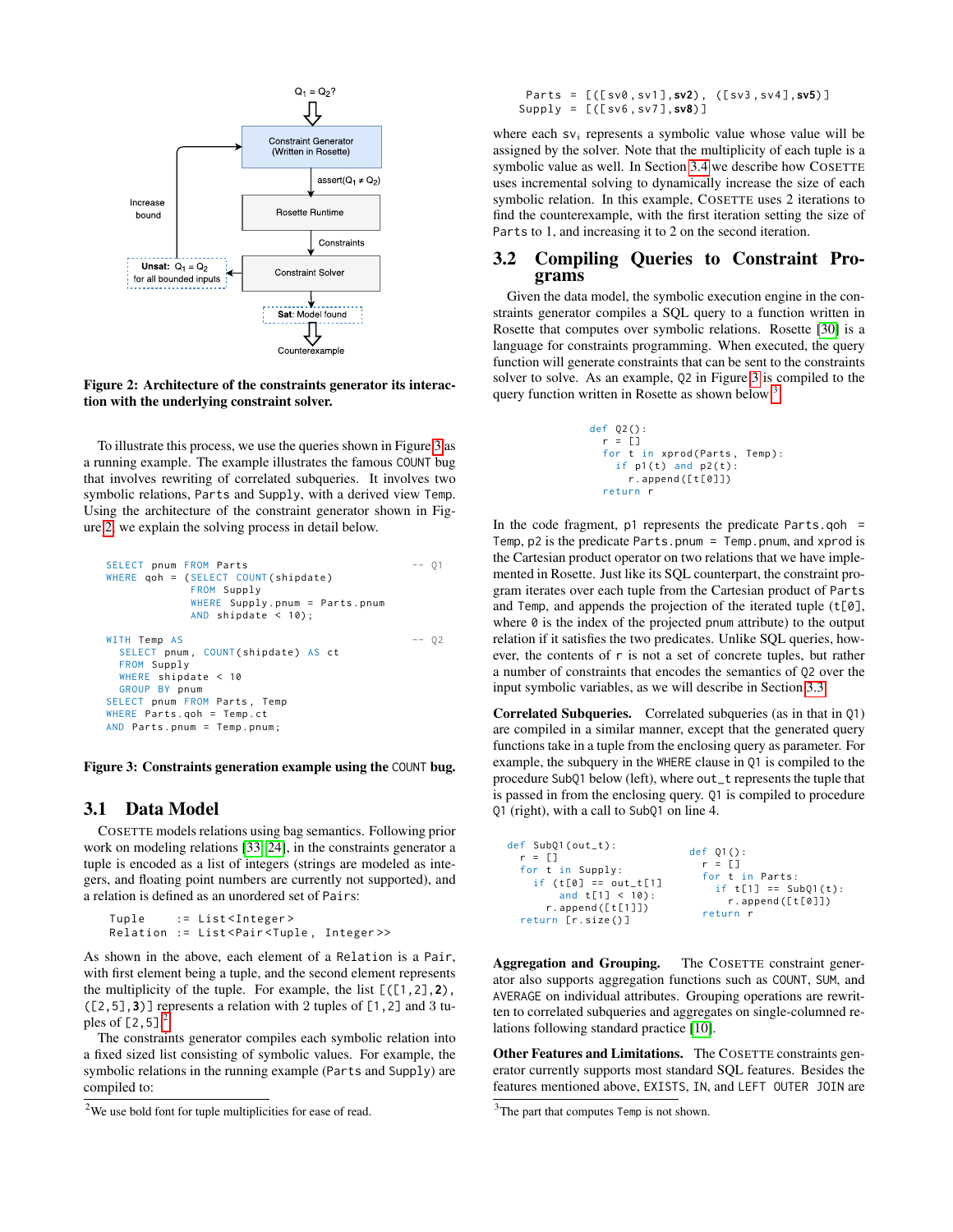also supported. Currently COSETTE does not support string operations (e.g., LIKE) since COSETTE currently does not model strings as character arrays, along with ORDER BY.

### <span id="page-3-2"></span>3.3 Generating Constraints

After compiling SQL queries to Rosette programs, they are executed by the Rosette runtime to generate constraints expressed in SMT-LIB format [\[9\]](#page-6-29). For example, running Q1 in Section [3.2](#page-2-4) through Rosette generates the following set of constraints:

```
(sasert r[0] =(if ( sv1 = subQ1 (([ sv0 , sv1 ] ,sv2) )
   then ([ sv0 ] ,sv2)
   else (if ( sv4 = subQ1 (([ sv3 , sv4 ] ,sv5) )
           then ([ sv3 ] ,sv5)
          else Nil))
... ...
```
Note that the contents of r is a set of constraints. The constraint for the first row of the table (i.e.,  $r[0]$ ), for instance, says that r[0] equals to a single element list containing the second element (sv0) from the table Parts with multiplicity **sv2** if sv1 equals to the result of evaluating SubQ1 on the first tuple of the Parts table. Otherwise, it equals to either ([sv3],**sv5**) or an empty list Nil. Similar constraints are generated for r[1] as well.

All these constraints restrict the set of values that the constraint solver can assign to each of the symbolic variables, a topic that we discuss next.

### <span id="page-3-1"></span>3.4 Finding Counterexamples

After compiling queries to constraints over symbolic variables, COSETTE send the constraints to the solver by asking it to find a model to the formula  $Q1() \neq Q2()$ . As discussed in Section [1,](#page-0-0) two queries are inequivalent if a model (i.e., a counterexample) is found. While many solvers are available, the current COSETTE prototype uses the solver that comes with the Rosette runtime. On the other hand, if the solver is unable to find a counterexample, then that means either a counterexample does not exist for the given size of the symbolic relations, or that the two queries are actually equivalent. For the former, COSETTE will increase the size of the symbolic relations and regenerate new constraints (as shown in Figure [2\)](#page-2-1) until a counterexample found or a predetermined timeout is reached. Once timed out, COSETTE will forward the queries to the Uninomial generator and the proof assistant in attempt to prove their equivalence, as we will describe next.

## <span id="page-3-0"></span>4. VALIDATING EQUIVALENCES WITH PROOF ASSISTANT

While constraint solvers are efficient in showing query inequivalences, they cannot be used directly to validate equivalences as they only check on symbolic relations of bounded sizes (while true equivalences have to hold for relations of any size). As discussed in Section [1,](#page-0-0) in COSETTE, checking for equivalence is done by compiling the input queries to UniNomials, and then generating a proof script that is sent to a proof assistant to validate. In this section we discuss this process.

## 4.1 Data Model

Rather than modeling relations as lists as described in Section [3.1,](#page-2-5) to prove query equivalences COSETTE instead models relation as a mathematical function that takes in a tuple and returns its multiplicity as a cardinal number. In other words, a relation R has type Tuple  $\rightarrow \mathbb{N}$ , and  $R(t)$  is the multiplicity of a tuple t in  $R$ , with 0 meaning that  $t$  is not in  $R$ . This approach is inspired by K-relations [\[18\]](#page-6-23), and doing so allows COSETTE to compile SQL queries to algebraic expressions consisting of operations such as addition, multiplication, summation, and truncation  $(|| \cdot ||)$  over cardinal numbers. We call such expressions UniNomials.[4](#page-3-3)

By lifting SQL queries to UniNomials, proving the equivalence of two SQL queries becomes proving the equality of two UniNomials by syntactic comparison and the proof assistant's built-in axioms. This greatly simplifies the proofs and enables automation.

## 4.2 Compiling to UniNomials

We demonstrate how COSETTE compiles SQL queries to Uni-Nomials using the following query Q as an example:

```
SELECT x FROM R
WHERE EXISTS (SELECT \star FROM S WHERE b) -- Q
```
Here Q queries two symbolic relations, R and S, and a symbolic predicate b. First, the subquery on S is compiled to:

$$
SubQ(t_o, t) : S(t) \times b(t_o, t)
$$

Given a tuple  $t$ ,  $SubQ$  first computes its multiplicity in  $S$ , and checks if  $t$  passes the symbolic predicate  $b$ . Here  $b$  is a function that takes in t and the tuple from the enclosing query,  $t_0$ , and returns  $0$  or 1. The multiplicity of  $t$  then equals to the product of the two values.

The existential predicate is compiled to another function ExistsQ:

$$
ExistsQ(t_o) : \left\| \sum_u SubQ(t_o, u) \right\|
$$

 $\ddot{\phantom{a}}$ 

Given a tuple from the enclosing query  $t_o$ ,  $ExistsQ$  checks whether  $t_o$  is part of the results returned by the subquery. Conceptually, checking is done by iterating over all possible tuples  $u$ and summing up the multiplicities returned by  $SubQ(t_o, u)$ . Recall that if u is not in S, then  $SubQ(t_o, u) = 0$ . And since  $ExistsQ$  is used as a predicate, we use the truncation function which returns 1 if the sum is larger than 0, or 0 otherwise.

Finally, Q is compiled to:

$$
Q(t): \sum_{u} R(u) \times eq(u.x, t) \times ExistsQ(t)
$$

Given a tuple  $t$ ,  $Q$  checks whether it satisfies the selection predicate by passing it to  $ExistsQ$ .  $Q$  then checks if  $t$  equals to the projection of the x attribute of some tuple  $u$  in  $R$  by calling eq. Like before,  $Q$  iterates over all possible tuples  $u$  and sum up the multiplicities after multiplying the three terms together.

#### 4.3 Proving Equivalences

After compiling SQL queries to UniNomials, COSETTE generates a proof script for the proof assistant to check for query equivalence. The proof script contains instructions to break the proof goal into multiple subgoals so that proving all subgoals is sufficient to prove the original goal.

Figure [4](#page-4-2) shows an example of two queries and their compilation to UniNomials, along with the proof script written in Coq to show their equivalence. When executed, the proof assistant first applies the commutativity of  $+$  and the distributivity of  $\times$  over  $+$  to rewrite  $Q_1(t)$  to  $Q_2(t)$ , and then invoke the reflexivity axiom to complete the equivalence proof.

<span id="page-3-3"></span><sup>&</sup>lt;sup>4</sup>We implemented UniNomials in Coq using Univalent types [\[15\]](#page-6-30), hence the name.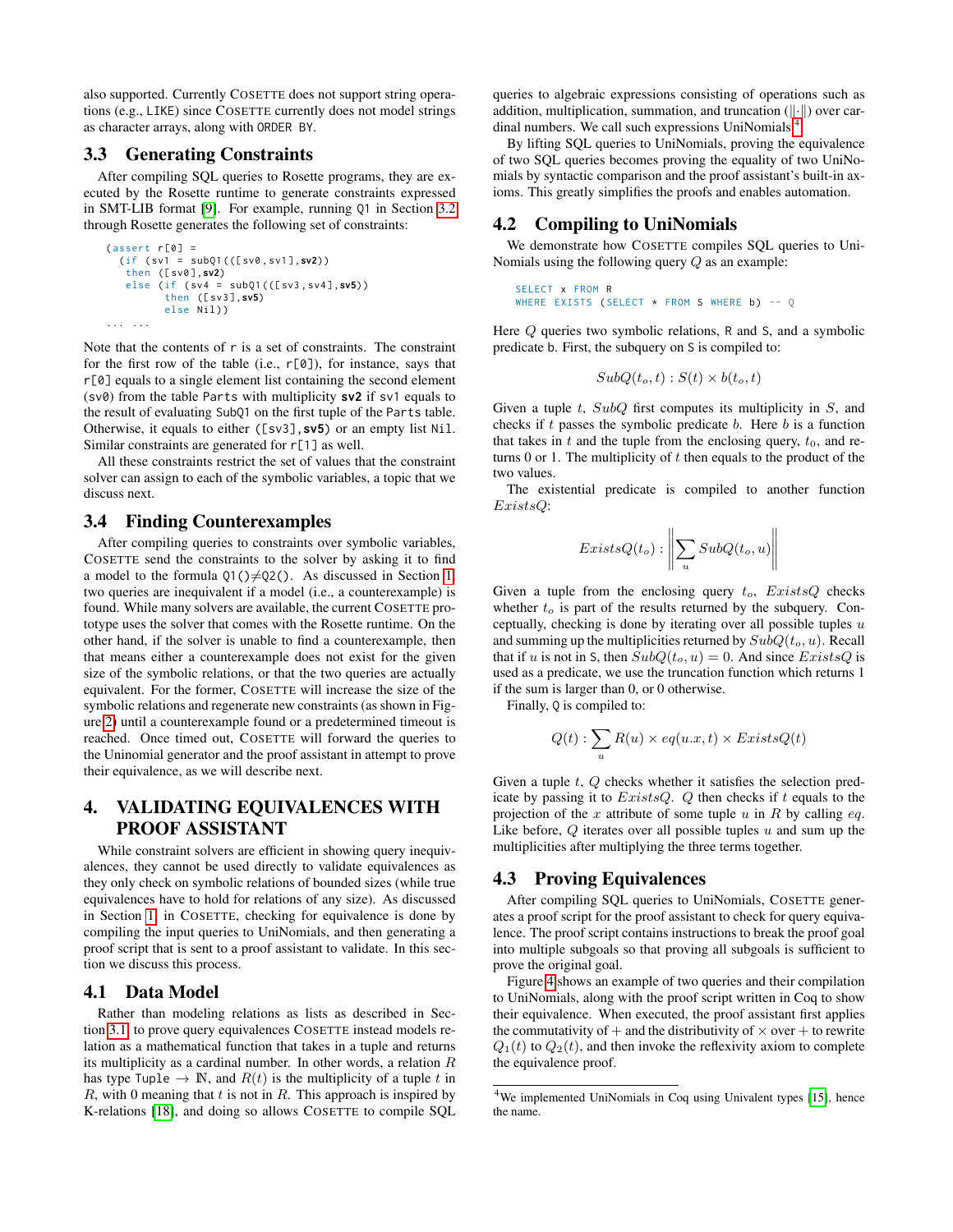```
-- Q1
 SELECT * FROM (R UNION ALL S)
 WHERE b
 -- 02( SELECT * FROM S WHERE b )
 UNION ALL
 ( SELECT * FROM R WHERE b)
Q_1(t) : b(t) \times (R(t) + S(t))Q_2(t): b(t) \times S(t) + b(t) \times R(t)Lemma 1:
                                          \forall t, Q1(t) = Q2(t).
                                          Proof :
                                           apply comm_plus .
                                           apply dist_prod .
                                           reflexivity .
                                          Qed.
```
<span id="page-4-2"></span>Figure 4: Sample queries, their compilation to UniNomials, and Coq script for their equivalence proof.

## <span id="page-4-4"></span>4.4 Proof Automation

Proof assistants often come with tactics to automatically search for proofs. In addition to the standard ones implemented in Coq, we have implemented a number of new tactics for UniNomials in COSETTE as described below.

**HoTTRing** Many proofs, such as the one in Figure [4,](#page-4-2) consist of associative-commutative rewrites. HoTTRing attempts to re-arrange UniNomial expressions into a standard form so that equality can be easily decided using syntactic comparison.

**Congruence** Congruence applies transitivity to eliminate variables in the proof goal. Furthermore, it applies transitivity to higher-order pure functions as well, i.e.,  $\forall a, b. (a = b) \Rightarrow (f(a) =$  $f(b)$ ).

**CQSolve** Conjunctive Query is a well-known subclass of SQL with a complete decidable procedure for equivalence [\[15\]](#page-6-30). CQSolve is used to decide conjunctive query equivalence in COSETTE.

**DeductSolve** If the input queries return sets (e.g., starts with SELECT DISTINCT), DeductSolve turns the proof into biimplication, since the multiplicity of each tuple in the result is either 0 or 1. Furthermore, the tactic splits the proof into two subproofs  $(Q_1 \rightarrow Q_2 \text{ and } Q_2 \rightarrow Q_1)$ , and applies other tactics to complete the proof.

Since the equivalence of two arbitrary SQL queries is undecidable [\[31\]](#page-6-6), it is impossible to make the proof search completely automatic. However, as we will discuss in Section [6,](#page-4-1) the tactics described above enable COSETTE to automatically determine the equivalences for many queries that arise in practice.

## <span id="page-4-0"></span>5. INTERACTIVE PROVING

Due to the undecidability of the problem, there are cases that the COSETTE constraint solver fails to find counterexamples, and the proof assistant cannot find a valid equivalence proof. COSETTE is designed to be interactive in such cases, both between the two proof engines and also with the user as we describe below.

#### 5.1 Checking for Subgoal Validity

The proof assistant decomposes the equivalence proof goal into a number of subgoals during the proving process. However, it might not be able to prove some of the subgoals due to tactic limitations. When that happens, COSETTE will translate these subgoals to constraints, and invoke the constraint solver to try to falsify these subgoals. If the constraint solver can falsify *any* subgoal, then this means either the two queries are inequivalent (but the constraint solver failed to find a counterexample due to size of the symbolic relations), or that the proof assistant decomposed the subgoals incorrectly (e.g., the subgoals are logically stronger than needed) In both cases COSETTE will inform the user, who may adjust the

| <b>Dataset</b> | Equiv.? | <b>Total</b><br><b>Number</b> | <b>Automatically</b><br><b>Decided</b> |            | <b>Interactively</b><br><b>Decided</b> |
|----------------|---------|-------------------------------|----------------------------------------|------------|----------------------------------------|
|                |         |                               | No.                                    | Avg Time   |                                        |
| <b>Bugs</b>    | No      |                               |                                        | 8.8 s      |                                        |
| Exams          | No      |                               |                                        | 1.3s       | -                                      |
| <b>XData</b>   | No      | Q                             | Q                                      | $<$ 1 s    |                                        |
| Rules          | Yes     | 23                            | 17                                     | $<$ 1 s    |                                        |
| Exams          | Yes     |                               | κ                                      | $\leq 1$ s |                                        |

<span id="page-4-3"></span>Figure 5: Evaluation Summary.

decomposition or disprove the equality between the input queries manually.

#### 5.2 Interactions with the User

In addition to the automated mode, COSETTE is designed to interact with the user. First, if the constraint solver timed out while finding counterexamples and the proof assistant cannot find a valid proof, the proof goal expressed using UniNomials will be returned to the user. The user can then rewrite her proof scripts with the help of a library of lemmas provided by COSETTE and resubmit the proof to COSETTE. COSETTE will incorporate them as part of the proof search procedure.

Second, a user can choose different tactics to break the proof goal into multiple subgoals in the proof assistant. COSETTE will apply automated tactics to try to solve these subgoals and only return the unsolved ones to the user for manual proofs.

In general, interactive proving brings the user into the loop to solve more advanced SQL queries. As mentioned, COSETTE is designed to be both fully automated, and also leverage the user's help via interaction after reducing the amount of proof burden. However, in practice our experiments show that COSETTE can readily prove many non-trivial query equivalences without user interactions as we will describe next.

## <span id="page-4-1"></span>6. EVALUATION

We have implemented a prototype of the COSETTE solver using Rosette (version 2.2) and Coq (version 8.5pl1). Our prototype includes 3k lines of Rosette code and 2k lines of Coq code. In this section we evaluate COSETTE's ability to determine query equivalence on four real-world datasets:

- Bugs contains 3 real-world bug reports including the COUNT bug [\[17\]](#page-6-9), and two other optimizer errors in real-world DBMSs [\[1,](#page-6-10) [3\]](#page-6-11).
- Exams is a set of questions from the undergraduate data management class [\[2\]](#page-6-31) where students are asked to identify whether two queries are equivalent or not.
- XData contains pairs of original and mutant queries collected from XData [\[29\]](#page-6-3). Each mutant query is generated by mutating the original query using the tool, and COSETTE is asked to identify if the mutant preserves the original query's semantics.
- Rules contains various classical SQL optimizer rewrite rules ranging from relational algebra rewrites to conjunctive query equivalences and others. The full list is described in [\[15\]](#page-6-30).

Figure [5](#page-4-3) shows the summary of the evaluation. COSETTE found counterexamples for all Bugs, all inequivalent queries in Exams and all mutant queries listed in XData. We select a few inequivalent queries and describe how COSETTE generates small counterexamples for them below. COSETTE also automatically proved 17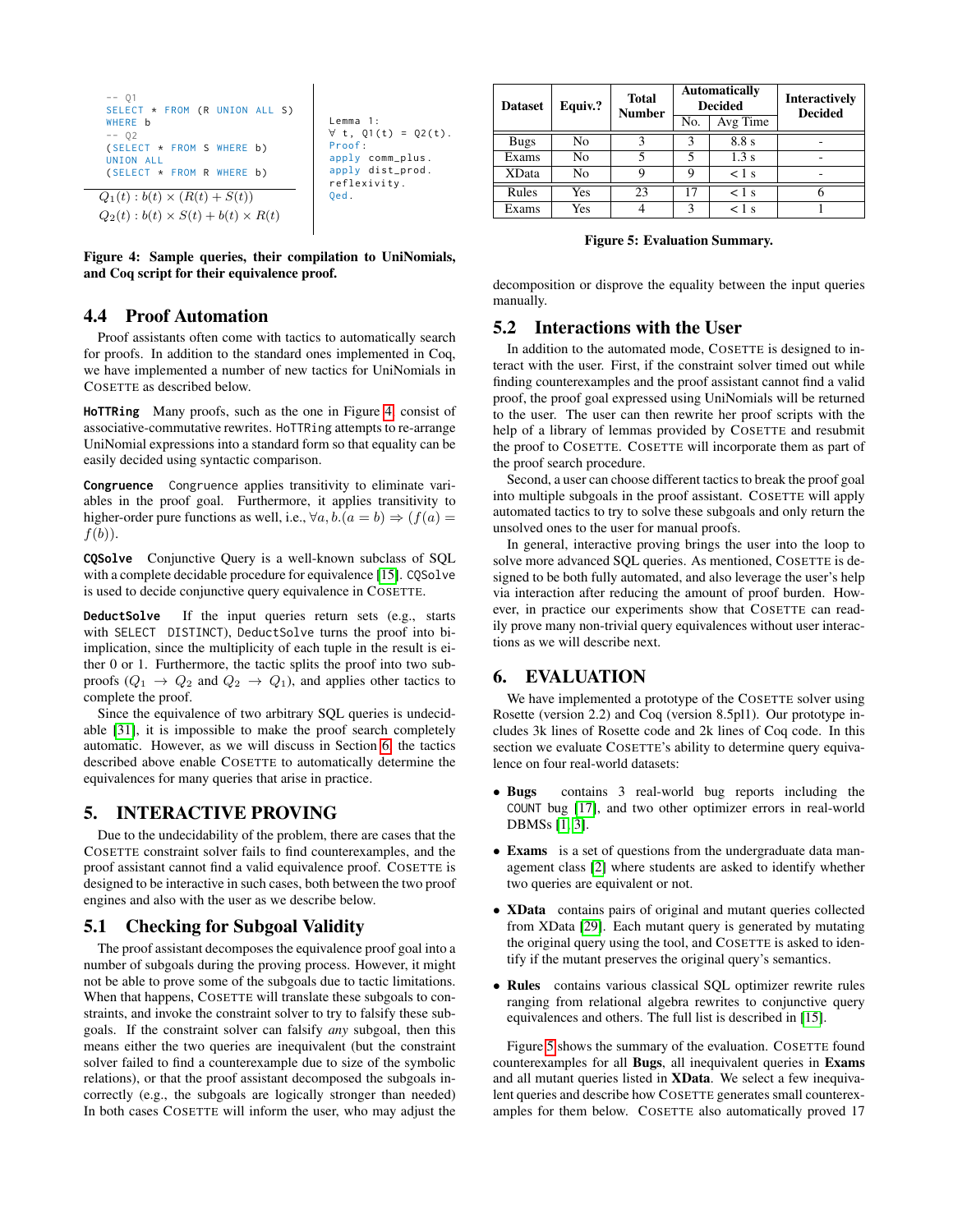out of 23 equivalent queries in Rules, with the remaining proved with interaction. Among the automatically proven queries, 7 are conjunctive queries that are proved using COSETTE's CQSolve tactic. The remaining are solved using other tactics discussed in Section [4.4.](#page-4-4)

## 6.1 Finding Counterexamples

The COUNT Bug. The COUNT bug is an incorrect optimizer rewrite rule [\[17\]](#page-6-9) expressed using Q1 and Q2 as shown in Figure [3.](#page-2-0) COSETTE returns a counterexample containing the following two concrete tables when asked whether the two queries are equivalent:

| pnum | aoh | multiplicity |      |          |              |
|------|-----|--------------|------|----------|--------------|
|      |     |              | pnum | shipdate | multiplicity |
|      |     |              |      |          |              |
|      |     |              |      |          |              |
|      |     |              |      |          |              |
|      |     |              |      |          |              |

When executed, Q1 returns [([0],**8**), ([2],**15**)] while Q2 returns [([2],**15**)]. COSETTE took 2 iterations to find the counterexamples since the Parts table requires at least two unique tuples to demonstrate the inequivalence, and during the first iteration COSETTE only considered tables of size 1.

Oracle 12c Optimizer Bug. We next asked COSETTE to determine query equivalence of a real-world bug report on Oracle 12c [\[3\]](#page-6-11). In the report, the user mentioned that the result of the query below is incorrect due to an optimizer bug where it converted the first left outer join (Line 7) to a hash join. This resulted in a wrong execution plan, since tuples from thing that have no match in tr are removed by the hash join but retained by the original outer join.

```
1 --Table schemas :
2 -- thing (tid, tname), tr (rid, tid, type),
     ta_status(rid, status), tb_status(rid, status)
4 SELECT t.tid, t.name, tas.status, tbs.status
5 FROM thing t LEFT JOIN tr
   ON t . tid = tr . tid7 LEFT JOIN ta_status tas
   ON (tr. rid IS NOT NULL
        AND tr. type = 1 AND tr. rid = tas. rid10 LEFT JOIN tb_status tbs
11 ON ( tr . rid IS NOT NULL
12 AND tr. type = 2 AND tr. rid = tbs. rid)
```
Although the bug is difficult for users to locate, COSETTE identified the incorrectness of the optimization efficiently: $5$  when fed with the original and optimized queries into COSETTE, the counterexample below is returned:

$$
thing = [[(0,0],15)] \ttr = []ta_{status} = [([0,0],4)] \ttb_{status} = [([0,0],3)]
$$

Given the generated counter example, the original query evaluates to [([0,0,null,null],**15**)] while the incorrect optimized query evaluates to an empty table, indicating that the rewrite is incorrect.

Two Inequivalent Queries from Exams. One question from the exams ask students whether the two queries below are equivalent:

```
SELECT x.uid, x. uname,( SELECT count (*) FROM Picture y
       WHERE x . uid = y . uid AND y . num > 1000000)
FROM Usr x
WHERE x.city = 'Denver';
SELECT x.uid, x. uname, COUNT(*) -- Q2
FROM Usr x, Picture y
WHERE x.uid = y.uid AND y.num > 1000000AND x . city = ' Denver '
GROUP BY x . uid , x . uname ;
```
Q1 and Q2 are inequivalent as Q2 filtered out all the cities that are not 'Denver' first, so the count only considers 'Denver' tuples, whereas Q1 counts all tuples prior to filtering. COSETTE took 3 iterations to find a counterexample.

## 6.2 Proving Equivalent SQL Queries

Two Queries from Exams. The following is one of the questions from the Exams dataset:

```
SELECT DISTINCT x.uid, x.uname -- Q1
FROM U<mark>sr x, Picture u, Picture v, Picture w</mark><br>WHERE x.uid = u.uid AND x.uid = v.uid
      AND x . uid = w . uid AND u . size > 1000000
      AND v . size < 3000000 AND w . size = u . size ;
SELECT DISTINCT x.uid, x.uname -- Q2
FROM Usr x, Picture u, Picture v, Picture w
WHERE x. uid = u.uid AND x. uid = v.uid
      AND x . uid = w . uid AND u . size > 1000000
      AND v . size < 3000000 AND w . size = v . size ;
```
While Q1 and Q2 are not conjunctive queries, COSETTE proves Q1 = Q2 using DeductSolve as they both return sets.

Magic Set. Magic set rewrites are widely used to improve the performance of complex decision support queries [\[28\]](#page-6-12). Magic set rewrites can be decompose to a set of rewrites using semi-joins, with one of them expressed using the following two SQL queries:

```
SELECT \star FROM R, S WHERE b; -- Q1<br>SELECT \star FROM (R SEMIJOIN S ON b). S WHERE b: -- Q2
SELECT \star FROM (R SEMIJOIN S ON b), S WHERE b;
```
Here b is a symbolic predicate. COSETTE first rewrites the semijoin into join and then compile the queries into UniNomials as follows:

$$
Q_1(t): b(t) \times R(t.R.*) \times S(t.S.*)
$$
  
 
$$
Q_2(t): b(t) \times ||\Sigma_u b(t.R.*, u) \times S(u)|| \times R(t.R.) \times S(t.S.)
$$

Here  $t.R.*$  projects all attributes of R from t, and similarly for t.S.∗. Proving the equivalence of Q1 and Q2 cannot be done automatically. We proved the equivalence interactively by first calling HoTTRing to rewrite the UniNomials to:

$$
Q_1(t): b(t) \times R(t.R.) \times S(t.S.)
$$
  

$$
Q_2(t): b(t) \times R(t.R.) \times S(t.S.) \times ||\Sigma_u b(t.R., u)) \times S(u)||
$$

Then we manually applied the lemma: ∀T, P : N*, if* P *is either* 0 *or* 1*, then*  $(T \to P) \Rightarrow (T = T \times P)$ . After applying this lemma with  $T = Q_1$ , and  $P = ||\sum_u b(t.R.*, u)) \times S(u)||$ , we only need to prove the implication using the tactics described in Section [4.4.](#page-4-4)

## <span id="page-5-0"></span>7. RELATED WORK

Query equivalence is a topic that has been studied extensively. As discussed in Section [1,](#page-0-0) prior work focuses on the decidability of the problem, with most classes of queries proven to be undecidable [\[31,](#page-6-6) [27\]](#page-6-7). One notable exception is conjunctive queries where a complete decision procedure is available [\[8\]](#page-6-32).

While there has been work on applying formal methods to query execution, they focus on building a provably-correct database implementation [\[24\]](#page-6-26) or test generation [\[33\]](#page-6-25). The data models used in COSETTE are inspired by prior work on modeling relations, including work on test generation [\[33\]](#page-6-25) and program compilation [\[14\]](#page-6-2). To our knowledge, COSETTE is the first tool that supports deciding *both* equivalence and inequivalence of SQL queries.

Finally, there are also various SQL test generation tools available. Such tools use techniques like mutation [\[29\]](#page-6-3) and classification [\[32\]](#page-6-33) to generate test data. COSETTE instead relies on formal methods to formally prove the equivalence of queries.

<span id="page-5-1"></span> $5$ Recall that COSETTE currently uses integers to model strings.